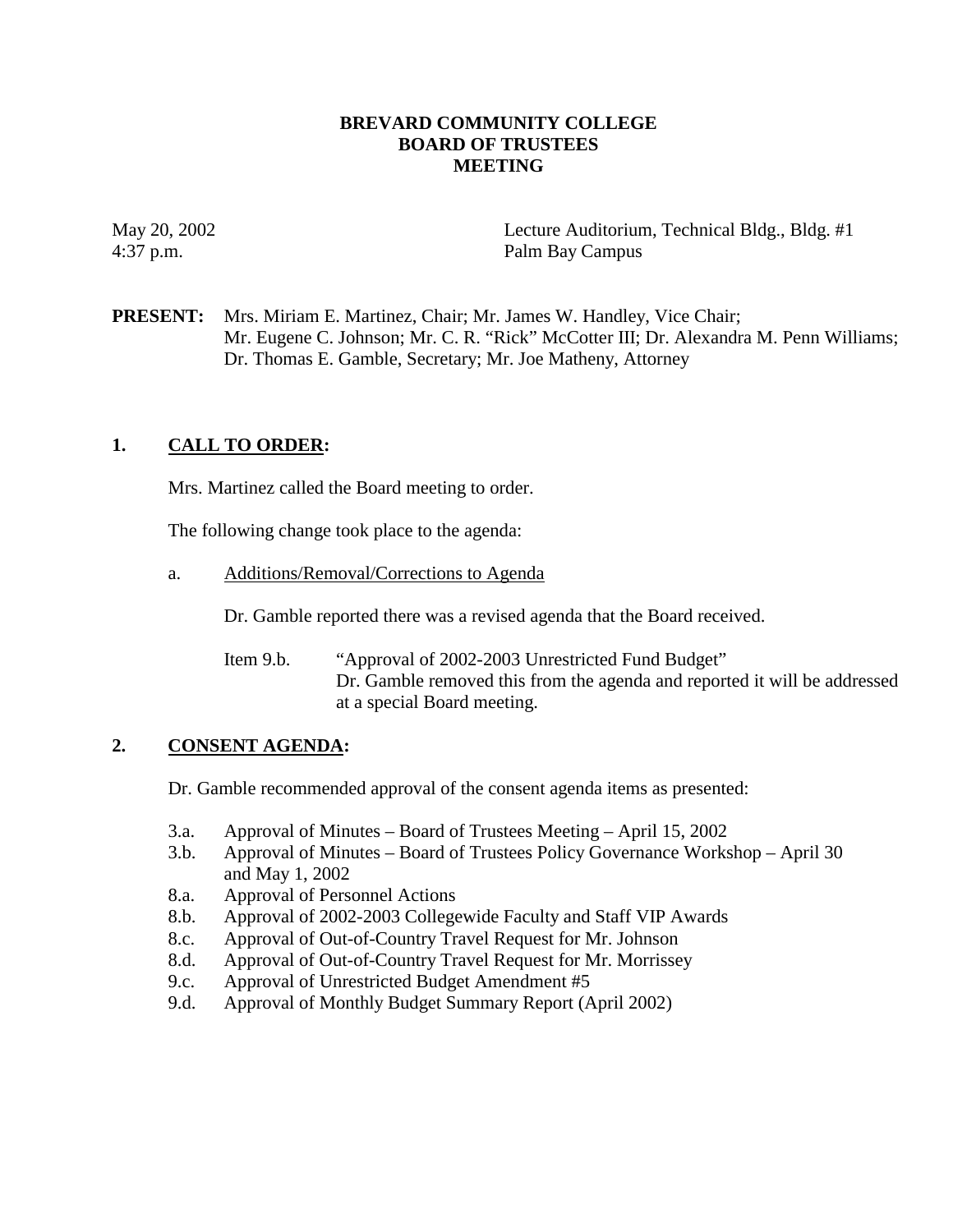Board of Trustees Meeting May 20, 2002 Page  $-2$  –

> Mr. Johnson moved approval of the consent agenda items. Mr. Handley seconded the motion. All those voting in favor of the motion – Handley, Johnson, McCotter, Martinez, and Penn Williams; opposed – none. Motion unanimously approved.

### **3. APPROVAL OF THE OFFICIAL MINUTES OF PREVIOUS MEETINGS:**

a. Minutes – Board of Trustees Meeting – April 15, 2002

Approved – consent agenda.

b. Minutes – Board of Trustees Policy Governance Workshop – April 30 and May 1, 2002

Approved – consent agenda.

### **4. COMMUNICATIONS:**

a. Presentation of Business Partnership Award - Dr. Purga

Dr. Bert Purga, Palm Bay Campus President, reported BCC received the Business Partner Award for 2001-2002, from the Brevard School's Foundation, for BCC's leadership in the Brevard Tech Prep partnership. He presented the award to Mrs. Martinez, Board Chair.

b. Report on Accelerating Access to a College Education – Dr. Purga

Dr. Purga introduced Mr. Hep Aldridge, Dean of Educational Services on the Palm Bay Campus, who gave a report on the Accelerating Access to a College Education (A²CE). This is an intense, one-month remediation program for students who were close to passing the College Placement Test (CPT). After completing this program, the student is allowed to retest for the CPT. This allows the student to start college classes without using one semester to complete remediation courses. Dr. Gamble reported Mr. Billings could create a research study that would give some data to show the success rate of the students in this program compared to students participating in regular remediation courses.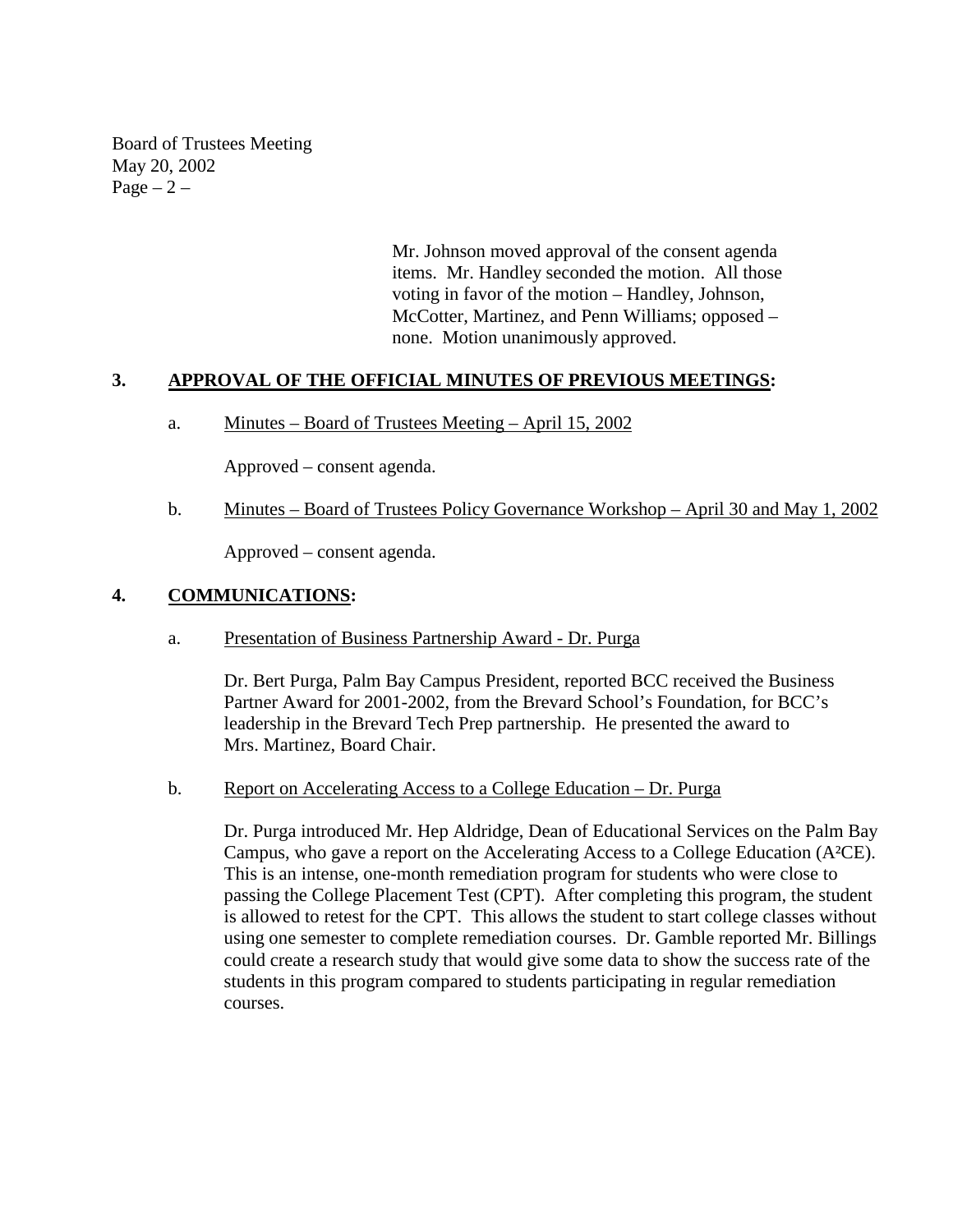Board of Trustees Meeting May 20, 2002  $Page - 3 -$ 

#### c. Report on the BCC Athletics Programs – Dr. Gamble

Dr. Gamble reported there has been a continuing concern regarding the three sports, baseball, volleyball, and tennis, that BCC has chosen to discontinue. He reported BCC cannot bring only one sport back to BCC, because it would not meet the requirements of the Title IX component. Because of State funding, BCC is within \$131,000 of the starting budget, for this year. This has allowed BCC the opportunity to give consideration to reinstate the three sports. Dr. Gamble reported the recruiting season has already concluded for next year. Dr. Gamble requested the Board consider authorizing him to establish a study group toward bringing these three sports back to BCC, effective with the 2003-2004 year. BCC would establish the funding mechanisms, the coaching capabilities, and begin the process of recruiting students back into these sports, as well as working with the new booster organizations toward what level of funding they will be able to provide in addition to what they have already committed for the four sports BCC is retaining. Dr. Gamble reported the sports programs cannot be conducted the same as they were in the past.

> Mr. Handley moved approval of Dr. Gamble establishing a study group to review restoring the three sports to BCC, effective with the 2003-2004 year. Dr. Penn Williams seconded the motion. All those voting in favor of the motion – Handley, Johnson, McCotter, Martinez, and Penn Williams; opposed – none. Motion unanimously approved.

### d. Report on the BCC Alumni Program – Ms. Grollmes

Ms. Debbie Grollmes, Alumni Resource Development Specialist, presented the new BCC mascot logo to the Board. She has been working on the data base for the Alumni Association, the Summer mailing, and the establishment of the BCC Alumni Association Scholarship. BCC received \$5,000 to start this scholarship and plans to award the first scholarship next Spring. She reported BCC Alumnus, Colonel Danny McKnight, was nominated for the Florida Association of Community Colleges Leroy Collins Distinguished Alumni Award.

Ms. Grollmes presented, to Mrs. Martinez, Board Chair, a County adopted Resolution dated April 2002, to the BCC Alumni Association.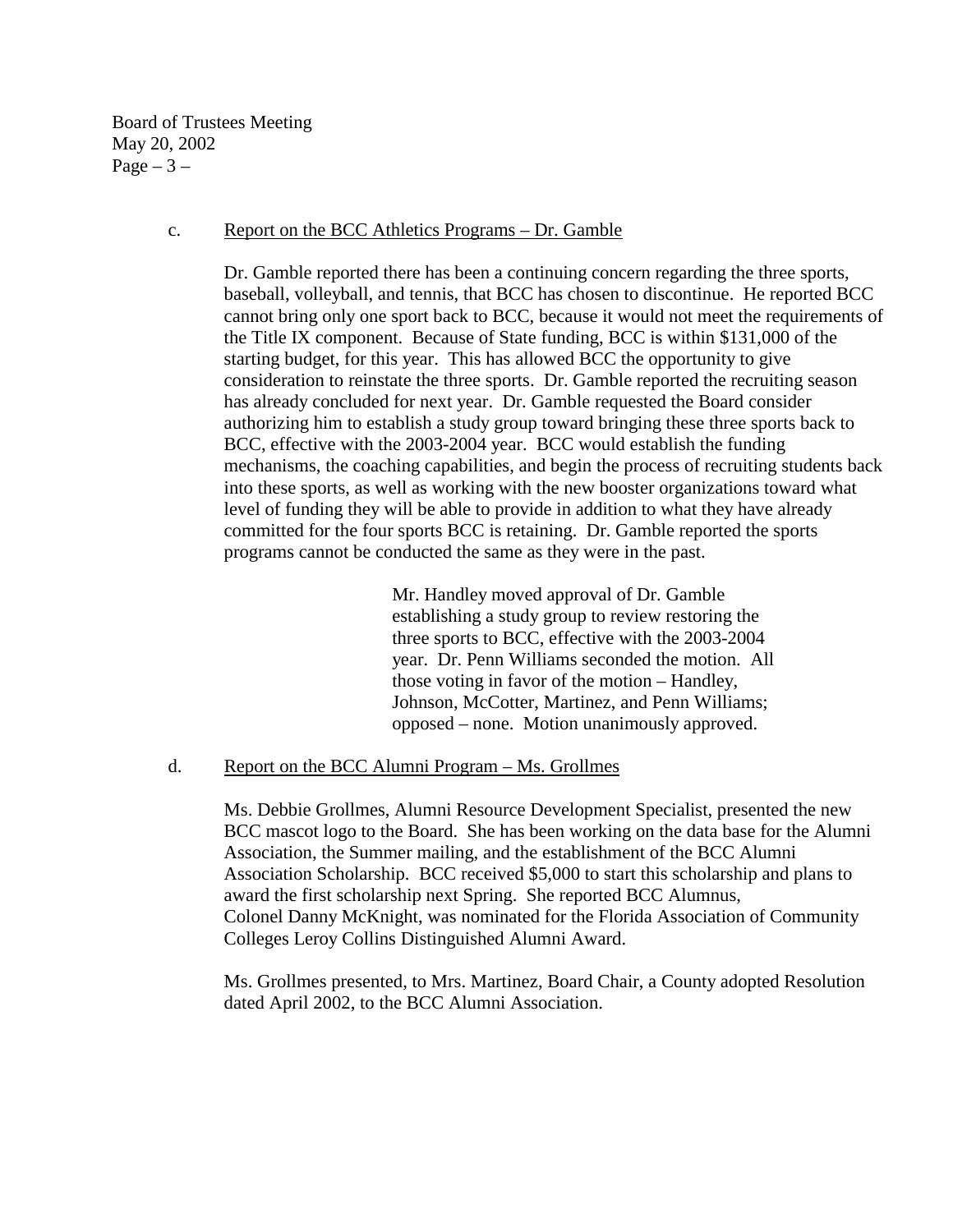Board of Trustees Meeting May 20, 2002  $Page-4$  –

### e. Report on Florida Bright Futures Scholarship Program – Mr. Cherry/Ms. Buchanan

Dr. Gamble reported the report on the Florida Bright Futures Scholarship Program item was a request from the Board of Trustees. Mr. Mark Cherry, Associate Vice President of Collegewide Accounting, reported the Florida Bright Futures Scholarship Program was established by the legislature to provide lottery-funded, academic scholarships to Florida high school graduates enrolled in Florida post-secondary institutions. He reported there are three types of awards: the Florida Academic Scholarship, which is a 100% award with an additional \$300 book allowance; the Florida Merit Scholarship, which is a 75% award; and the Florida Gold Seal Vocational Scholarship, which is also a 75% award. The Florida Department of Education determines eligibility for the Bright Futures Scholarship Program. For the 2001 academic year, BCC issued 1,772 awards, totaling over \$800,000. Ms. Buchanan reported the program has become so large that BCC has to have data support to report, to the Department of Education, what BCC paid the students. She reported that BCC was not able to provide the report in a timely manner because of the large number of students. However, the Financial Aid office is now receiving support from Data Services, for a badge program to report the DERs back to the State. There will be a 45-day cut-off, into the semester, to stop payment and reconcile. The money that is left over will be returned to the State.

### **5. CITIZEN'S PRESENTATION:**

### a. Mr. Theodore Ballard, Pastor of the College Park Church of God in Cocoa, Florida

Mr. Theodore Ballard, Pastor of the College Park Church of God in Cocoa, expressed concern regarding the stadium that is scheduled to be built adjacent to Cocoa High School, by the City of Cocoa. Mrs. Martinez recommended Pastor Ballard continue working with the City of Cocoa administration regarding his concerns.

### b. Ms. Robin Boggs, Chief Negotiator for BCC/United Faculty of Florida (UFF)

Ms. Robin Boggs, Chief Negotiator for BCC/United Faculty of Florida (UFF), reported on some concerns on behalf of the Union Executive Committee, and spoke to the issue of "Bargaining." She expressed the views of BCC/UFF that working relations with the Board and administration have improved significantly over the past couple of years.

### c. Ms. Bea Polk, Titusville Citizen

 Ms. Bea Polk, Titusville Citizen, expressed her concern and disagreement with the BCC advertisement that was placed in the Florida Today newspaper.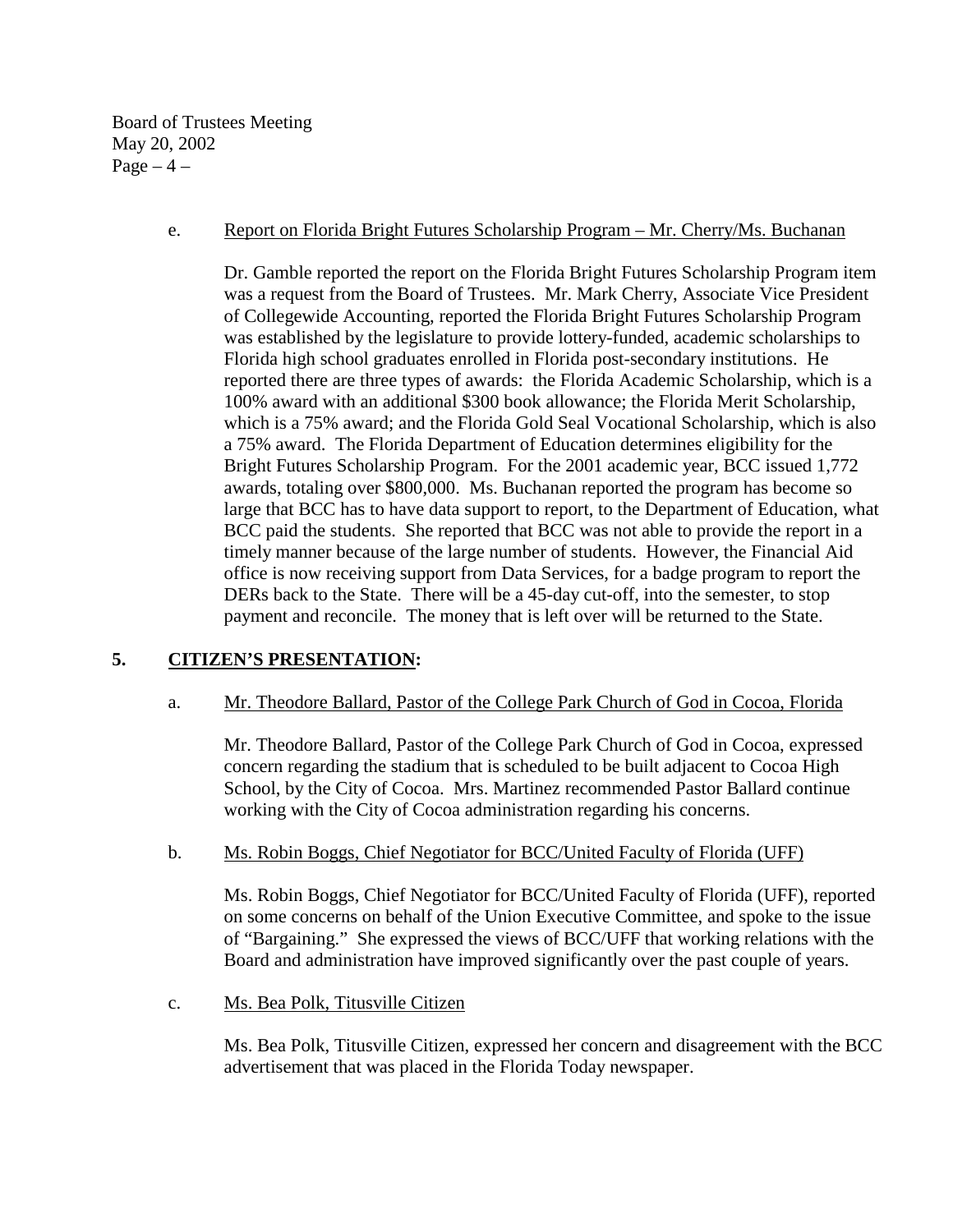Board of Trustees Meeting May 20, 2002 Page  $-5-$ 

# **6. CONSTRUCTION AND DEVELOPMENT:**

a. Approval of Architect Selection – Cocoa Village Playhouse Renovations – Mr. Little (Addendum)

The approval of architect selection – Cocoa Village Playhouse renovations was deferred to a special Board of Trustees meeting to be held at a later date.

# **7. OLD BUSINESS:**

# a. Report on Pending Legal Actions – Mr. Matheny (Addendum)

Mr. Joe Matheny, attorney, reported that in May 2000, the Board sent out RFP's and took presentations from various attorneys. The Board selected Mr. Matheny as the lead attorney for the college and designated Holland and Knight to handle labor and specialty matters that Mr. Matheny could not handle. The Board chose Holland and Knight because of the availability of Mr. Andy Hament and his expertise in the labor field. Mr. Hament has now chosen to move to the Gray Harris firm. Mr. Matheny reported he provided the Board a legal summary of the legal fees, as well as a summary of the subject matter that Holland and Knight and Mr. Matheny have handled. The summary also showed the total fees the college has experienced for a ten-month period, through the end of April 2002. Mr. Matheny reported the Board was also provided some information from Gray Harris. It was the consensus of the Board to retain Joe Matheny as the lead college attorney, Andy Hament as the attorney for employee matters, and Jesse Hogg as the litigation attorney.

### b. Report on Status of Palm Bay Aquatic Center – Dr. Purga

 Dr. Purga reported the St. Johns River Water Management District (SJRWMD) notified BCC of 1.3 acres of wetland where the aquatic center is scheduled to be built. The property is not wet, but has flora and fauna, which classifies it as wetlands. There is a request, by SJRWMD for mitigation of 15 acres to each acre of wetland. He reported BCC is following many different strategies, at this time, regarding this situation. BCC has filed all of the paperwork with SJRWMD regarding the 1.3 acres and has communicated with the School Board, the County, and the City of Palm Bay regarding this issue and asked them for assistance. BCC has also directed the architect and engineer to identify other land on the campus that is not wet. Dr. Purga reassured the Board nothing will be done without the Board's approval. The Board expressed the view that the college should not provide any additional land for mitigation purposes.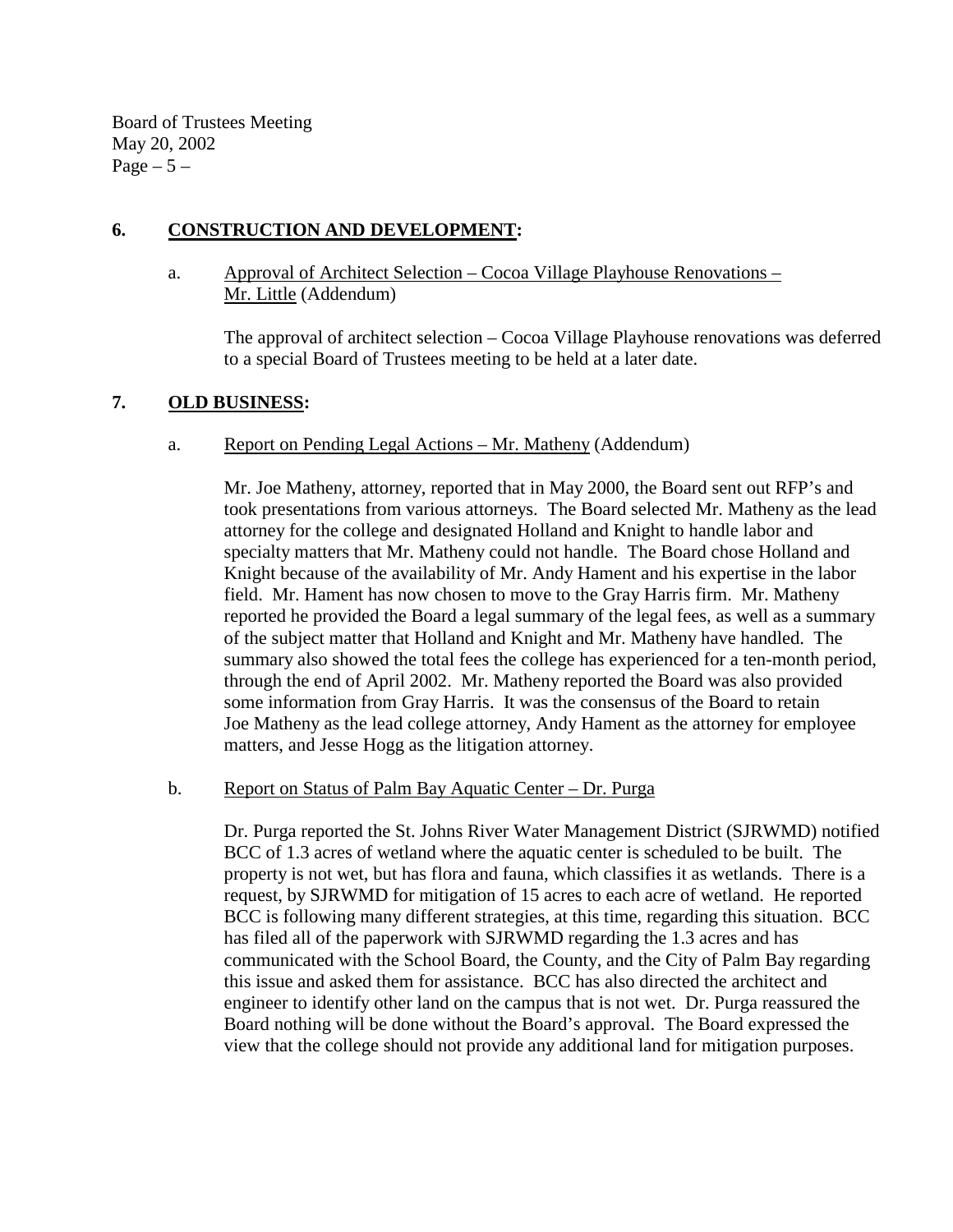Board of Trustees Meeting May 20, 2002 Page  $-6$  –

### c. Report on Status of Palm Bay Dual Enrollment – Dr. Purga

 Dr. Purga reported there are new additions to the Dual Enrollment Academy on the Palm Bay Campus; the Law Studies Academy and the Teacher Education Academy. Both of those dual enrollment academies have been, and are continuing to be, articulated with the Baccalaureate and Masters Degrees that the University of Central Florida is bringing to the area this fall. The third floor of the joint-use building will most likely be used by the University of Central Florida and not the School Board of Brevard County.

### **8. NEW BUSINESS:**

a. Approval of Personnel Actions – Ms. Oglesby (Addendum)

Approved – consent agenda.

b. Approval of 2002-2003 Collegewide Faculty and Staff VIP Awards – Ms. Oglesby (Addendum)

Approved – consent agenda.

c. Approval of Out-of-Country Travel Request for Mr. Johnson – Dr. Heck (Addendum)

Approved – consent agenda.

d. Approval of Out-of-Country Travel Request for Mr. Morrissey – Dr. Heck (Addendum)

Approved – consent agenda.

e. Discussion of a "Town Meeting" – Mr. Johnson

 Mr. Johnson, District Board of Trustees member, reported last year's BCC town meetings were not as productive as desired. He discussed BCC again conducting town meetings and to communicate to the community the importance of their participation. Mrs. Martinez proposed the Board conduct a workshop where the Board members identify the target populations on which to focus these meetings. Dr. Gamble reported BCC is preparing to conduct a community-wide written interest survey. He reported the survey results would be good to use to determine where to hold the town meetings. Mrs. Martinez suggested holding focus meetings at the hospitals, the Chambers, key industries in the area, etc. Once the survey results are available, action will be taken to schedule the meetings.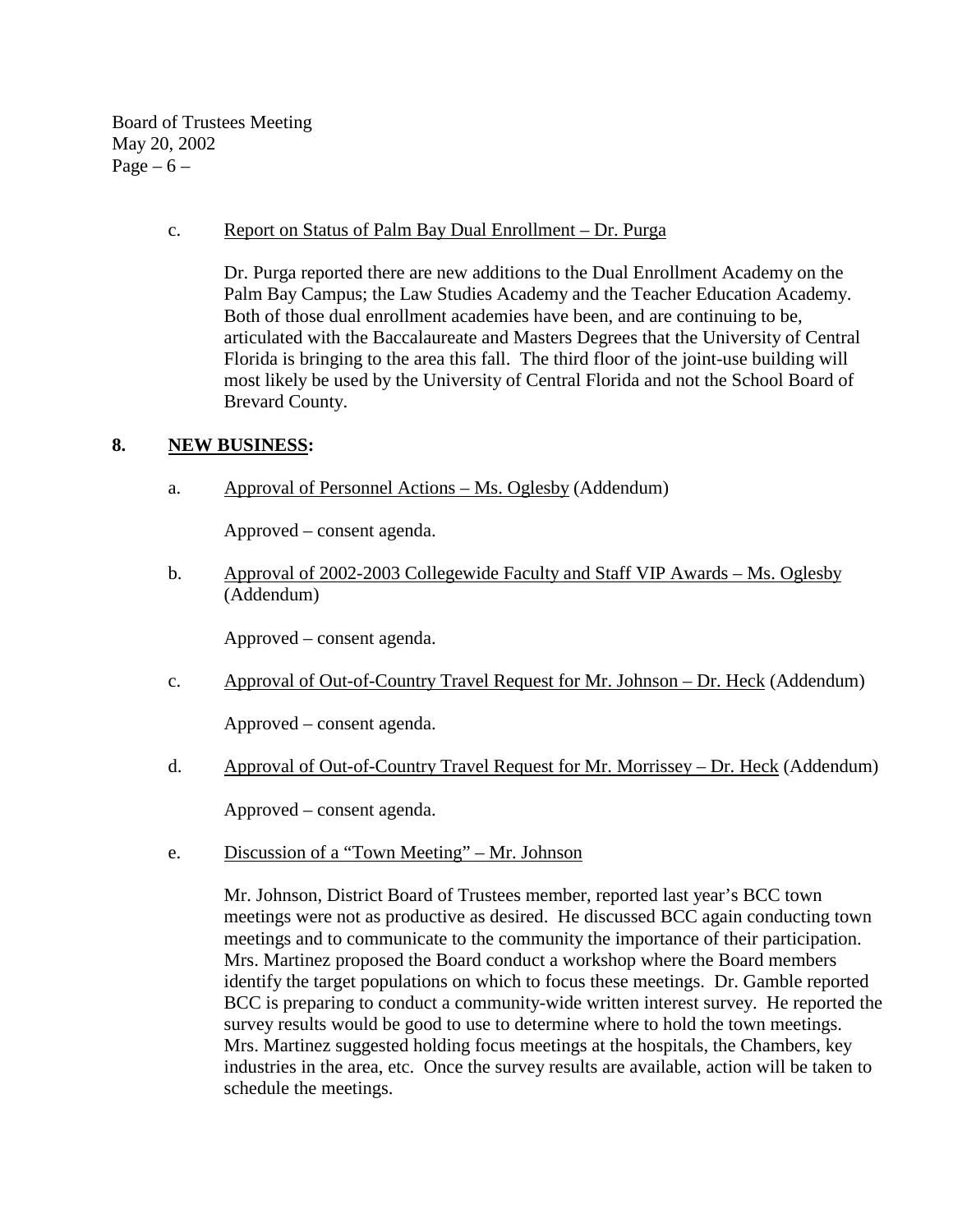Board of Trustees Meeting May 20, 2002 Page  $-7$  –

# f. Discussion of Board Trip to Trident Technical College Re: Policy Governance – Mr. Johnson

 Mr. Johnson suggested the Board of Trustees members visit Trident Technical College, in South Carolina, to talk with administrators at the college, and to sit in on one of the college's Board meetings to see policy governance in action. Mrs. Martinez asked Ms. Terry Martin, Executive Assistant to the District President, to coordinate a time for the Board members to travel to South Carolina. Dr. Gamble reported the Board received the policy manual information and some additional information, from Trident Technical College.

g. Request for Board Meeting Agenda Items – Board Members

Mrs. Martinez provided agenda items for a future meeting to Dr. Gamble.

# **9. FINANCIAL ACTIONS:**

a. Approval of Student Tuition Rates for 2002-2003 – Mr. Little (Addendum)

 Mr. Little reported the proposed rate for Advanced and Professional (A&P) classes is approximately five percent higher than last year. He reported the out-of-state tuition for A&P classes is increasing by approximately eight percent. He also reported BCC's rate, in the past year, was not as high as it could have been, relative to the in-state rate. BCC was within the required limits, but the out-of-state students were not paying what BCC considers the full-cost equivalent. Mr. Little reported this adjustment accomplishes the correction while keeping within the appropriate limitations. The Board is required, by Statute, to approve the tuition levels. Dr. Gamble recommended approval of the Student Tuition Rates for 2002-2003.

> Dr. Penn Williams moved approval of the Student Tuition Rates for 2002-2003. Mr. Johnson seconded the motion. All those voting in favor of the motion – Handley, Johnson, McCotter, Martinez, and Penn Williams; opposed – none. Motion unanimously approved.

 b. Approval of 2002-2003 Unrestricted Fund Budget – Mr. Little (Addendum)

This item was deferred to a special Board of Trustees meeting to be held at a later date.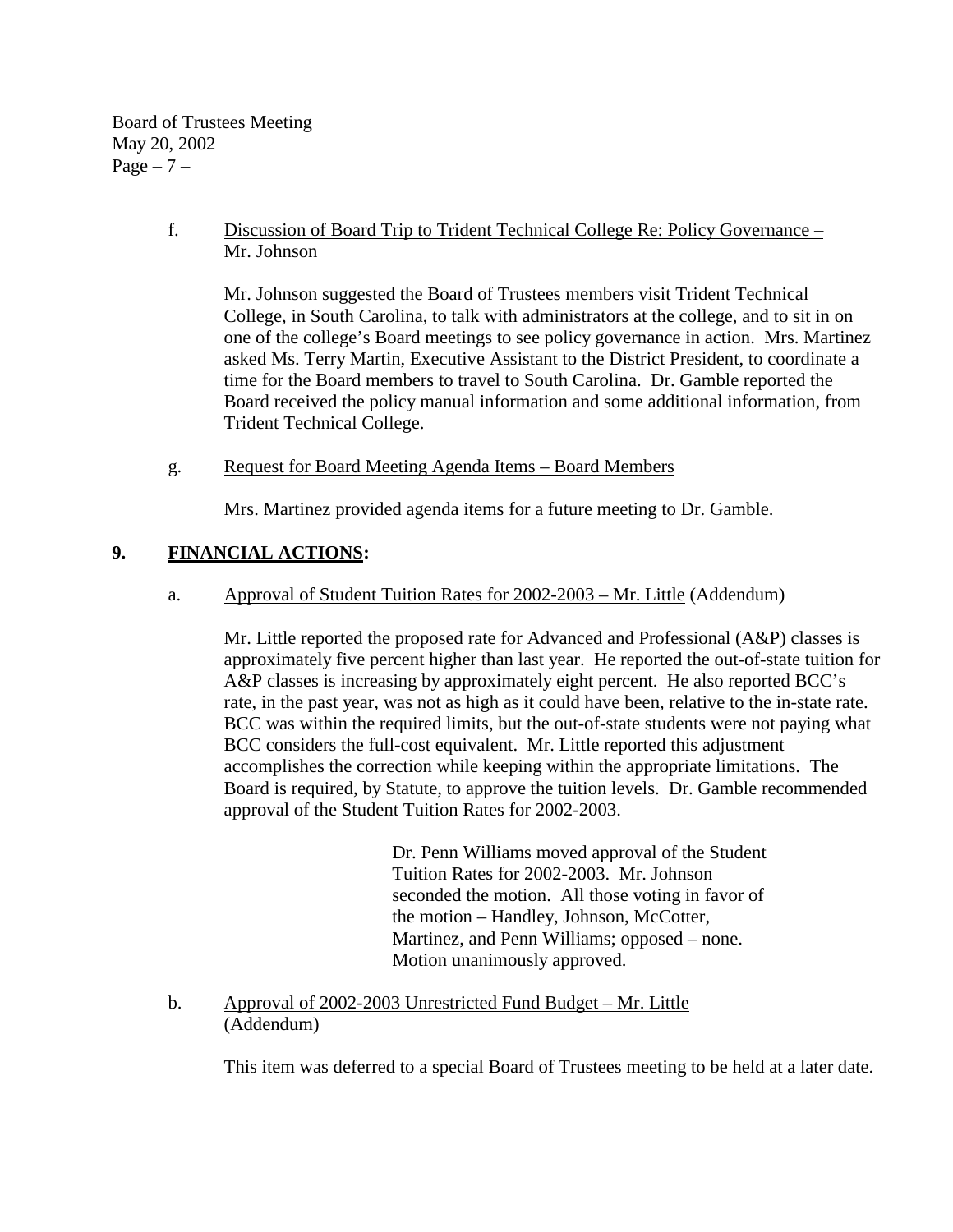Board of Trustees Meeting May 20, 2002  $Page - 8 -$ 

c. Approval of Unrestricted Budget Amendment #5 – Mr. Little (Addendum)

Approved – consent agenda.

d. Approval of Monthly Budget Summary Report (April 2002) – Mr. Cherry (Addendum)

Approved – consent agenda.

#### **10. REPORT OF THE DISTRICT PRESIDENT:**

a. Response to Board of Trustees' Questions Regarding the Equity Report – Ms. Oglesby

Dr. Gamble reported the Board was provided charts regarding the Equity Report he asked Ms. Joni Oglesby, Associate Vice President of Human Resources, to review the information with the Board. Mrs. Martinez suggested providing these charts each year to compare to the prior year in this format, to determine if there was an improvement.

b. Executive Limitations and Institutional Ends

Dr. Gamble discussed the process of implementation of Policy Governance and the Board setting the executive limitations and the institutional ends. The Board will further explore the schedule to be used to move forward with the process.

c. Dr. Koller's Testimony Before the National Commission on the Future of the United States Aerospace Industry

Dr. Gamble reported the Board received a copy of Dr. Koller's testimony before the National Commission on the Future of the United States Aerospace Industry. It is an outstanding presentation the Board should review.

d. Civilian/Military Dinner Meeting on May 23, 2002

Dr. Gamble reminded the Board members about the Civilian/Military dinner meeting, on Thursday, May 23, 2002, being hosted by BCC on the Palm Bay Campus. The campus tours begin at 5:30 p.m., the social hour begins at 6:00 p.m., and dinner will be provided at 7:30 p.m.

e. University of Central Florida (UCF) Board of Trustees Meeting on July 25, 2002

Dr. Gamble discussed the University of Central Florida (UCF) Board of Trustees meeting scheduled for Thursday, July 25, 2002, on the BCC Cocoa Campus. The BCC Board of Trustees is invited to the breakfast and the lunch. Dr. Gamble invited the BCC Board members to attend the opening of the meeting so they could be introduced.